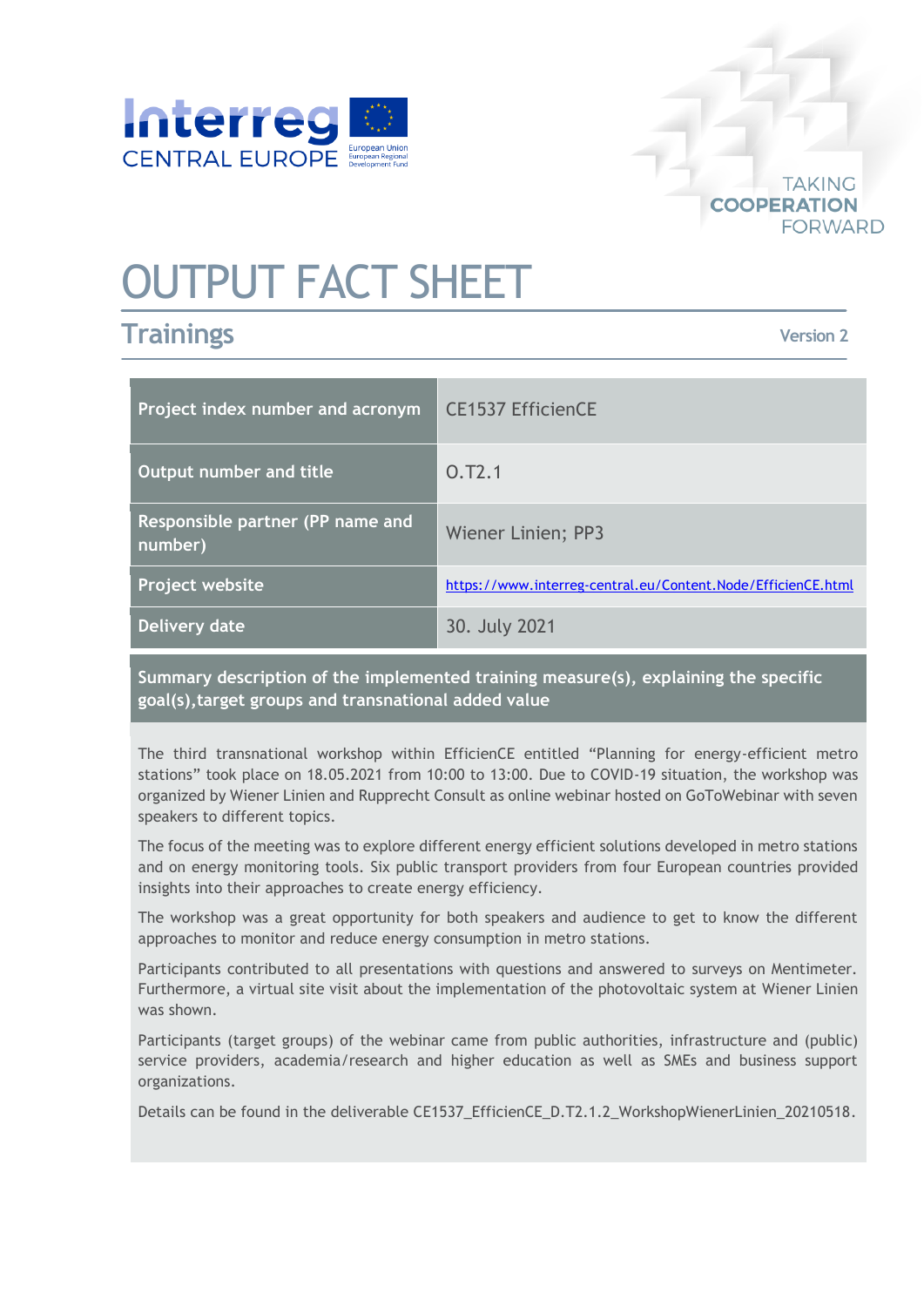

#### **NUTS region(s) where training(s) have been conducted (relevant NUTS level)**

Since the training was conducted online, presenters and participants joined from their respective region / country, in total 52 people registered, and 42 participants attended the webinar. Presenters were located in Vienna (Austria), Koeln, Leipzig and Hamburg (Germany), in Barcelona and Madrid (Spain) as well as in Milano (Italy).

## **Expected impact and benefits of the trainings for the concerned territories and target groups**

The training aims at improving competences and knowledge of tools and technologies for energyefficient PT infrastructure planning. The target groups learnt from the presentations about specific solutions and approaches and interacted with experts and other experiences on the future of the renewable energy sources into local public transport, gaining knowledge on the relevance and potential of solutions and on the main elements to be considered for energy efficient infrastructure planning. Lessons learnt:

- Use of the essential concepts of electrification in the field of public transport, knowledge and theoretical understanding;
- Examples of good practice in European countries, to get a general picture of how the various countries are moving towards transport electrification;
- In-depth understanding of the different approaches to energy efficiency in metro stations with similar challenges and the different approaches.

The outcomes of the workshop will contribute to the creation of a Competence Profile and Curriculum for Energy Audit Management in public transport.

## **Sustainability of the training(s) and developed training material(s) and their transferability to other territories and stakeholders**

With the other workshops, the outcomes contribute to the creation of a Competence Profile and Curriculum for Energy Audit Management in public transport. At local level the workshop activated the debate leading to the definition of scenarios and the action plan for the integration of RES into charging infrastructure.

The workshop model, the structure of sessions and the topic identified can be replicated in other territories with similar knowledge needs. The interactivity of the structure allows to adapt it to different contexts and needs. Topics investigated are amongst the most relevant common challenges related to energy efficiency in public transport infrastructure across Central Europe.

Policymakers, mobility planners, infrastructure managers and transport operators can benefit both from the contents as well as from the structure of the output. The workshop in fact can be replicated to